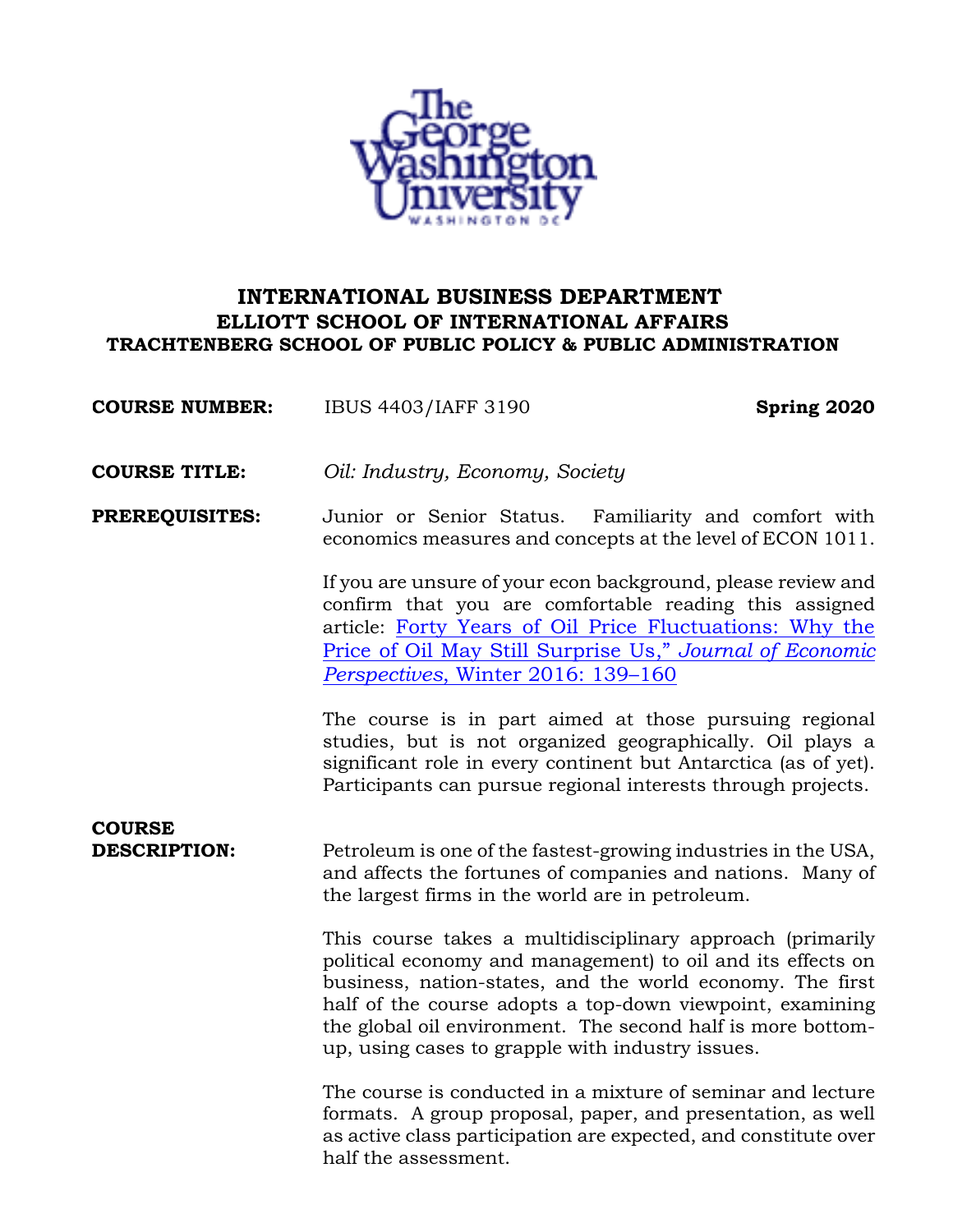**INSTRUCTOR:** Robert Weiner, Professor of International Business, Public Policy & Public Administration, and International Affairs

> Office: Funger 401A Phone: (202) 994-5981 E-mail: rweiner@gwu.edu Office Hours: M 1:30-3, and by appt. Google scholar: https://scholar.google.com/citations?user=bbRqhpwAAAAJ&hl=en&oi=ao

# **LEARNING**

**OBJECTIVES:** *In addition to the specific objectives below, the course uses oil as a vehicle for applying and deepening understanding of intentional-business concepts. As by far the largest global industry, oil reflects and influences broader sociopolitical issues and developments, facilitating pedagogy.*

- 1. Understanding of the development of the oil industry in historical context, including key nations and companies.
- 2. Ability to analyze the various roles played by resource-rich states and resource-poor states, as well as causes and effects of *resource nationalism* and *resource mercantilism*.
- 3. Analysis of political risk, and negotiations between multinational companies and oil-producing countries.
- 4. Identification of key factors influencing competitiveness in global resource industries.
- 5. Students will develop perspectives on the roles played by oil in society, including the rentier state, and the resource course.
- 6. Ability to analyze corporate-governance issues that arise in the industry.
- 7. Ability to explain causes and effects of oil crises.
- 8. Ability to assess arguments for and against the proposition that oil production has "peaked," and the claimed consequences of "running out."
- 9. Ability to explain the relationship between the public and private sectors as manifested in a global industry.
- 10. Ability to identify and use resources for research on the oil sector in the global economy; familiarity with the types of data often used.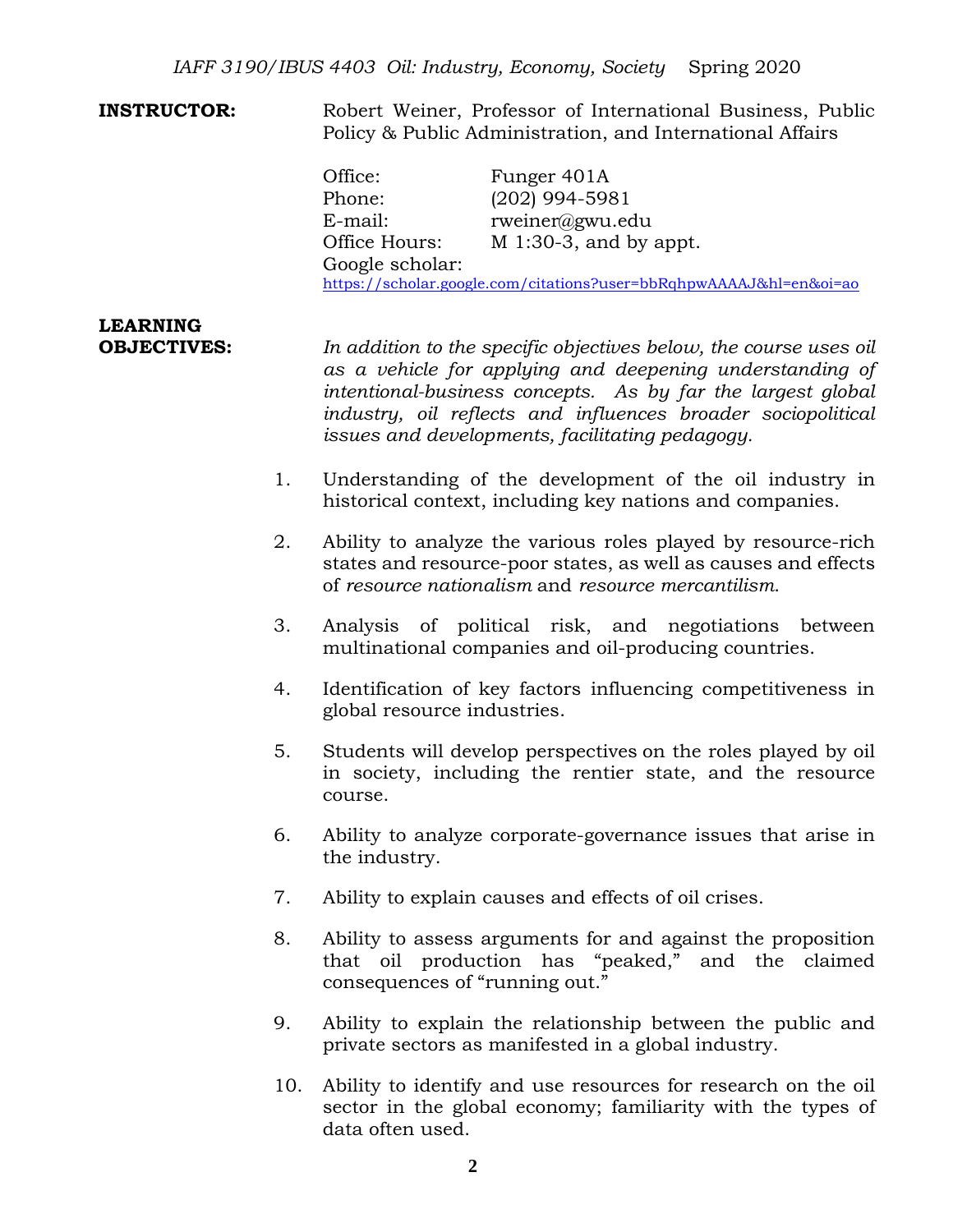**ASSESSMENT:** exam ⅓ group term paper ⅓ group project proposal  $\frac{1}{6}$ class participation ⅙ (including group presentation)

> **Attendance and participation in the group presentation sessions is required. One-grade penalty for each absence. One-half-grade penalty for late arrival or early departure.**

- **CLASS** Means speaking in class; attendance is insufficient. This is **PARTICIPATION:** especially important for case discussion and guest speakers.
- **EXAMINATION:** In class, 20th April, open-book, open-notes. **Attendance is required.**
- **GROUP PROJECT:** A proposal with the names of 4-5 group members is due by Session 4 class meeting. Subject – your choice, with approval of the instructor. Length – 5 pages, plus any charts, tables, and bibliography.

The paper is due by Session 13 class meeting.

Group members are individually and collectively responsible for project work, and will receive a common assessment.

**ACADEMIC HONESTY:** Students are responsible for compliance with GW's policies on academic honesty and integrity. Using words written by others without proper citation, or passing off someone else's work as your own, constitutes academic dishonesty and is subject to disciplinary action including failure of the course. Please ask if you have questions.

# **REQUIRED**

**READING:** No textbook. Articles, book chapters, and some cases are on Bb (depending on your IP address, you may need to log in to Gelman e-journals to get articles). Additional readings may be assigned as they become available.

> Cases and notes must be purchased here: https://hbsp.harvard.edu/import/679107

*Petroleum Intelligence Weekly* **(***PIW)* is the industry's widely-respected newsletter. Read the weekly issue before each meeting; in a topics course, it is especially important to keep up with current developments.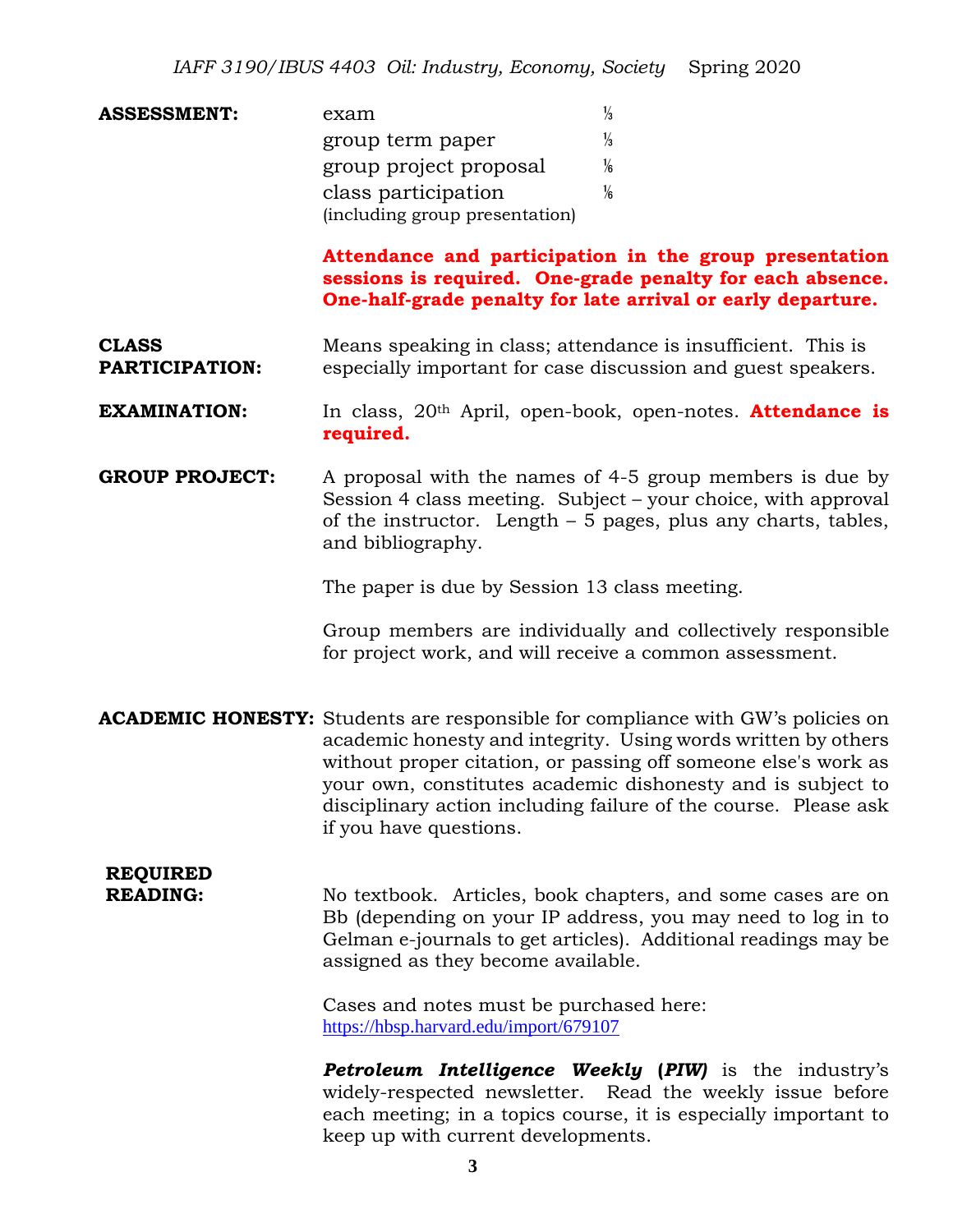*PIW*'s publisher has granted permission for course use only. I will post it to BLACKBOARD each week (Bb > Electronic Reserves); (**circulation and copying not permitted**)**.**

*You* should also follow industry developments through a general business newspaper of your choice (Financial Times best www.ft.com, *WSJ* OK)

Over the course of the semester, you should expect to spend at least 5 hours per week on coursework outside of class time.

| <b>ON-LINE</b><br><b>RESOURCES:</b> | Useful websites. No endorsement implied; take cum grano salis                                                                                                                                                                                                 |
|-------------------------------------|---------------------------------------------------------------------------------------------------------------------------------------------------------------------------------------------------------------------------------------------------------------|
| Government                          | U.S. Energy Information Administration                                                                                                                                                                                                                        |
| <u>Company</u>                      | BP Statistical Review of World Energy                                                                                                                                                                                                                         |
| IGO                                 | Extractive Industries Transparency Initiative<br>Organization of Petroleum-Exporting Countries (OPEC)                                                                                                                                                         |
| <b>NGO</b>                          | Global Witness<br>Oxfam America<br>Publish What You Pay<br>Revenue Watch<br>American Petroleum Institute<br>Independent Petroleum Association of America<br>Energy Institute (UK)<br>King Abdullah Petroleum Studies and Research Center                      |
| <b>Blog</b>                         | General<br>http://www.rrapier.com/<br>Peak-Oil<br>http://bittooth.blogspot.com/<br>http://euanmearns.com/<br>http://ourfiniteworld.com/about/<br>http://www.resilience.org/stories-list/79716-energy<br>Anti-Peak-Oil<br>http://peakoildebunked.blogspot.com/ |
| Bibliography                        | <u>EITI/Natural Resource Transparency</u><br>https://eiti.org/publications?search_api_views_fulltext=&field_doc_type_public=4853                                                                                                                              |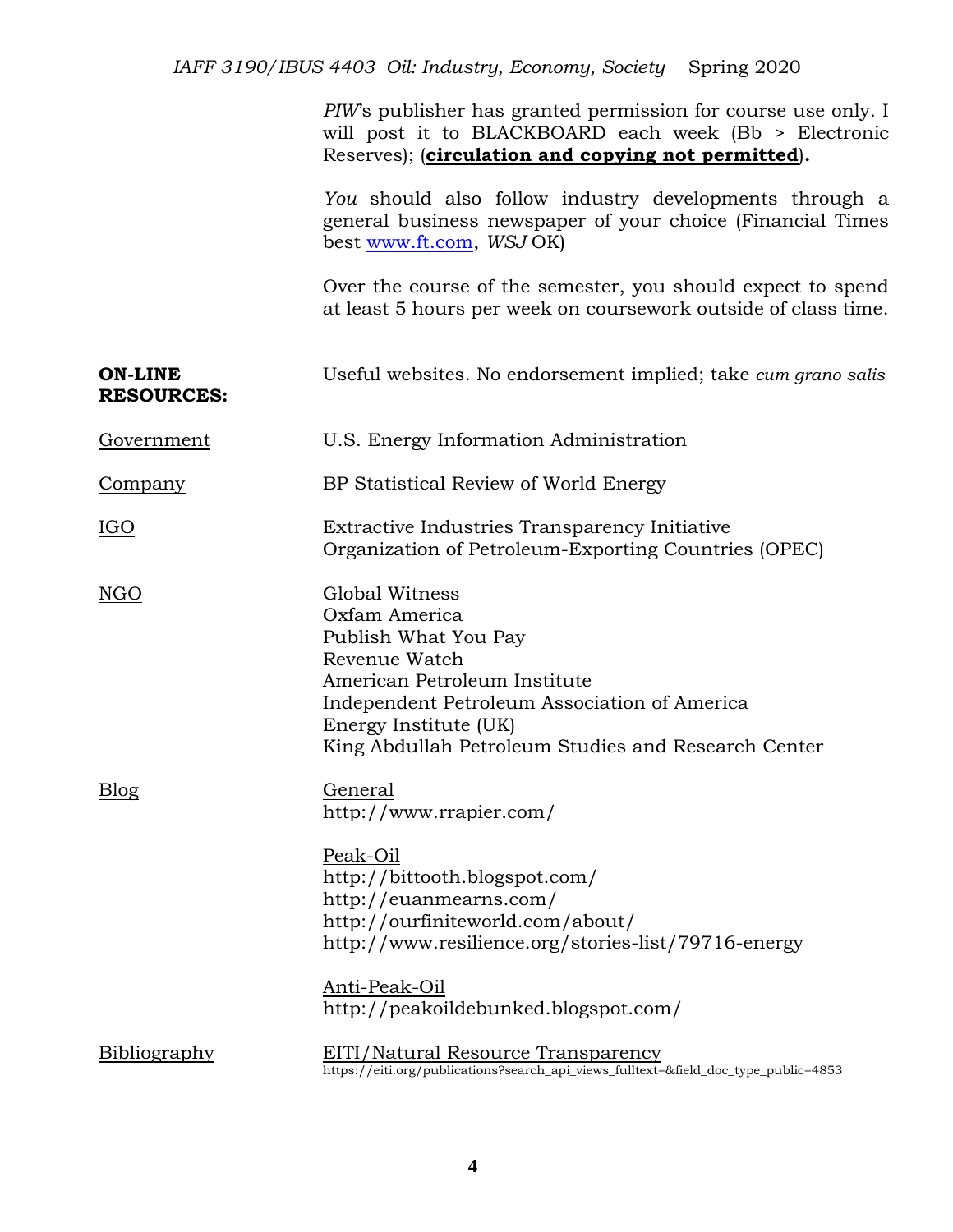# **SPRING 2020 SCHEDULE**

| 1.         | jan 13   | Course Overview, Historical Perspectives                                                                          |
|------------|----------|-------------------------------------------------------------------------------------------------------------------|
|            | jan 20   | $MLK$ day – no class                                                                                              |
| 2.         | jan 27   | Looking Ahead: Is the World Running Out of Oil, or Awash in it?                                                   |
| 3.         | feb 3    | The Global Petroleum Market – Players and Prices                                                                  |
| 4.         | feb 10   | Societal Institutions — (When) is Oil a Resource Curse?                                                           |
|            | feb $17$ | $GW$ day – no class                                                                                               |
| 5.         | feb $24$ | Political Risk, Resource Nationalism                                                                              |
| 6.         | mar 2    | Global Governance – Rules of the Game                                                                             |
| 7.         | mar 9    | Oil Shocks & Energy Security                                                                                      |
|            | mar 16   | <b>Spring Break</b>                                                                                               |
| 8.         | mar 23   | Petroleum Industry I – Players, Strategy                                                                          |
| 9.         | mar 30   | Petroleum Industry II - Ownership, Corporate Governance                                                           |
| 10.        | apr 6    | CSR, Societal Impact                                                                                              |
| 11.        | apr 13   | Oil Consumption, Environmental Consequences                                                                       |
| 12.        | apr 20   | <b>EXAMINATION</b> (open book, notes, etc.) Attendance required                                                   |
| 13.<br>14. | apr $27$ | class presentations <b>Attendance required</b><br>apr 29 GW Monday class presentations <b>Attendance required</b> |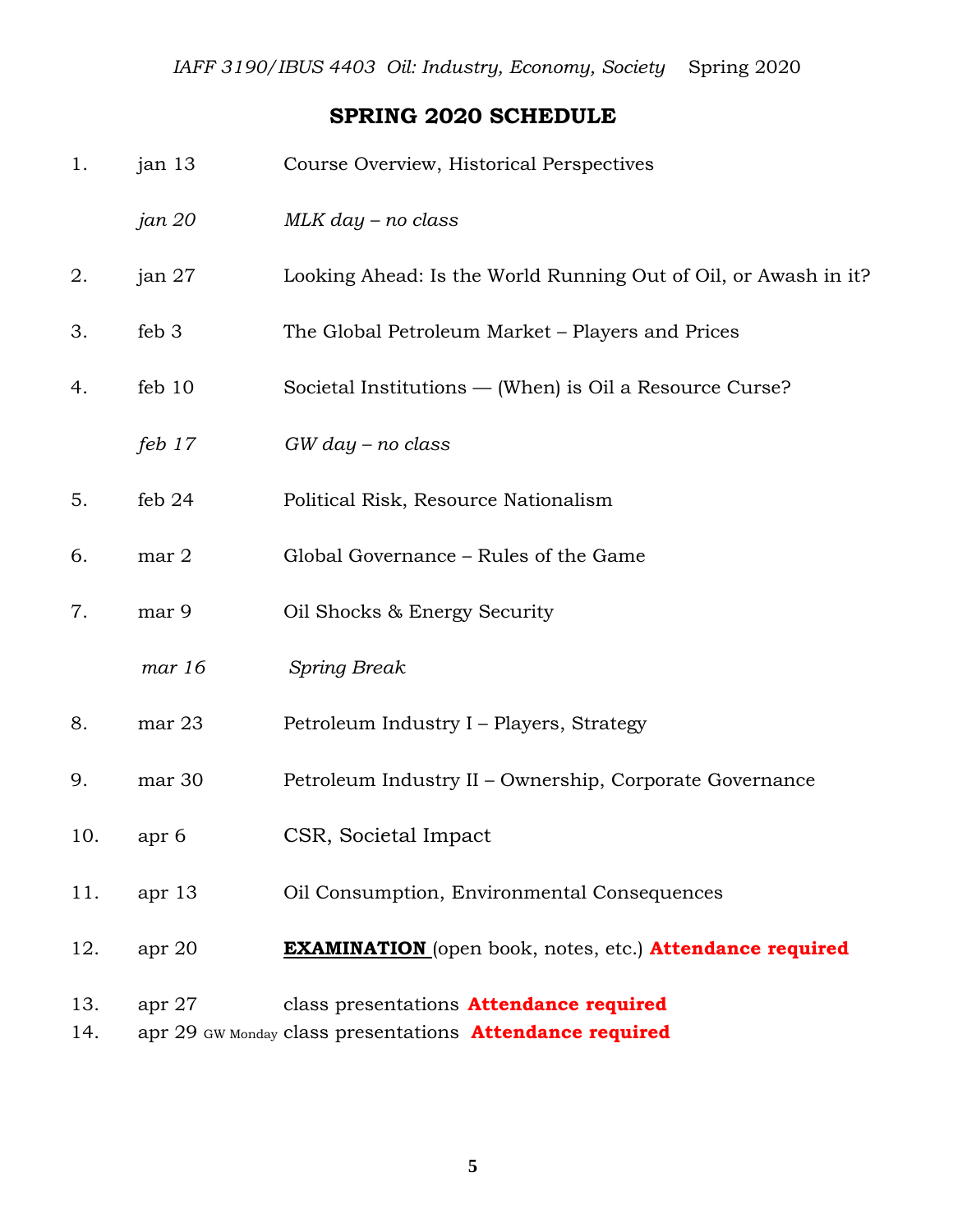# *IAFF 3190/IBUS 4403 Oil: Industry, Economy, Society* Spring 2020 **Topics & Readings**

**Petroleum Basics** (*BLACKBOARD Session 1* please review and familiarize yourself)

U.S. Department of Energy, *Energy Explained – Oil and Petroleum Products*

*BP Statistical Review of World Energy* (petroleum section)

# **1. Course Overview, Historical Perspectives**

Antecedents and origin of the industry. Which aspects are familiar today?

Yergin, *The prize: the epic quest for oil, money & power*, 1991: Ch 1 *SKIM*

Olien and Olien, *Oil and Ideology*, 2000: Ch 2

CASE *Creating Global Oil, 1900-1935*, HBS 9-804-089, revised 2015

# **2. Looking Ahead: Is the World Running Out of Oil?**

*Is the world running out of oil? If so, what are the consequences for the global petroleum oil industry? The world economy? Nation-states? what does running out mean? Should oil prices reflect scarcity? What is the evidence? How is scarcity defined and measured? Implications of new technology, e.g. fracking?*

# Point-Counterpoint

Simmons, "The Depletion of Oil Reserves is a Global Problem" and Mouawad, "Global Oil Reserves Are Not Near Depletion," in Hanrahan ed., *Global Resources*, 2008.

*Intro to the Economics of Exhaustible Resources (read at least one of the two)* 

Tietenberg and Lewis, *Environmental and Natural Resource Economics*, 8th ed., 2009, Ch. 7

Salant, "The economics of natural resource extraction: a primer for development economists," *World Bank Research Observer*, February 1995

CASE Alfaro and Vietor, *The US Shale Revolution: Global Rebalancing*. HBS 9- 717-056, revised August 2018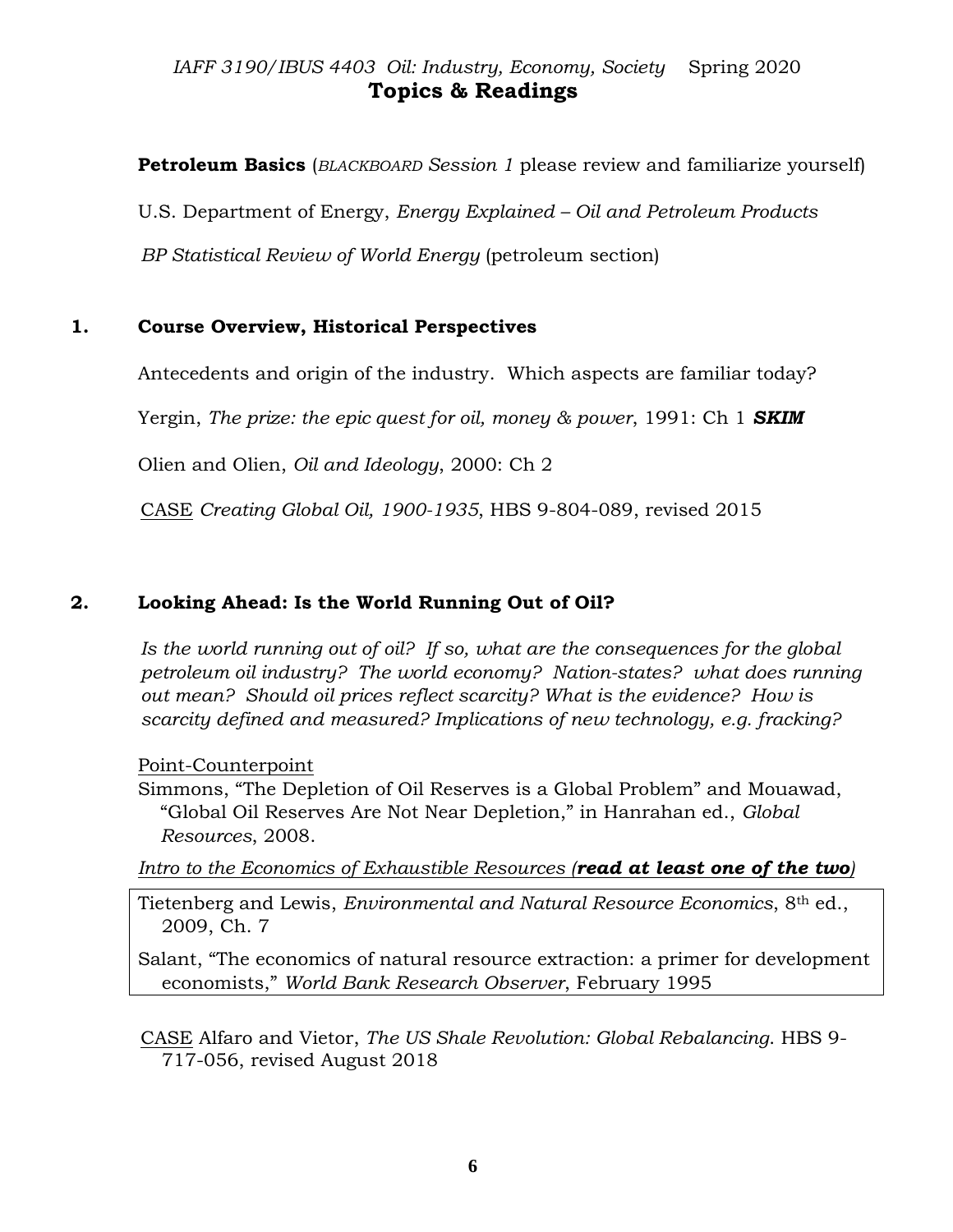*IAFF 3190/IBUS 4403 Oil: Industry, Economy, Society* Spring 2020 **Optional Background: The Classic Article on Peak Oil** Campbell and Laherrère, "The End of Cheap Oil," *Scientific American*, March 1998: 78-83

*Optional Economics Background* Smith, "On the Portents of Peak Oil (and other Indicators of Resource Scarcity)," *Energy Policy*, May 2012: 68-78.

Watkins, "Oil scarcity: What have the past three decades revealed?," Energy Policy, March 2006: 508-514.

# **3. The Global Petroleum Market – Players and Prices**

*Why are oil price so volatile? Role of OPEC Cartel? Fundamentals? Speculation?*

Baumeister & Kilian, Forty Years of Oil Price Fluctuations: Why the Price of Oil May Still Surprise Us," *Journal of Economic Perspectives* Winter 2016:139–160

Smith, "OPEC," in *Princeton Encyclopedia of the World Economy*, Rajan and Reinert, eds., 2009.

CASE *Filling the Empty Quarter: Saudi Aramco and the World Oil Market***,** HBS, 9-708-048, 2010

# *Optional Economics Background*

Smith, "Inscrutable OPEC? Behavioral Tests of the Cartel Hypothesis", *Energy Journal*, 26(1), 2005: 51–82

# *Optional Background on Traders, Derivative Markets, and Speculation*

Ammann, *The King of Oil: The Secret Lives of Marc Rich,* 2009: 81-104

Weiner, "Speculation in international crises: report from the Gulf*, Journal of International Business Studies,"* September 2005: 576-587

# **4. Societal Institutions — (When) is Oil a Resource Curse?**

*Does oil foster authoritarianism, conflict, and corruption? Do oil-exporting countries have a worse growth record? (How) do institutions play a role?* 

Friedman, "The First Law of Petropolitics," *Foreign Policy*, May 2006: 28-36.

Venables, "Using Natural Resources for Development: Why Has It Proven So Difficult?" *Journal of Economic Perspectives,* Winter 2016: 161-184.

McPherson and MacSearraigh, "Corruption in the Petroleum Sector," in Campos and Pradhan, eds. *The many faces of corruption,* World Bank, 2007: 191-220.

CASE *Angola and the Resource Curse***,** HBS, N9-711-016, 2010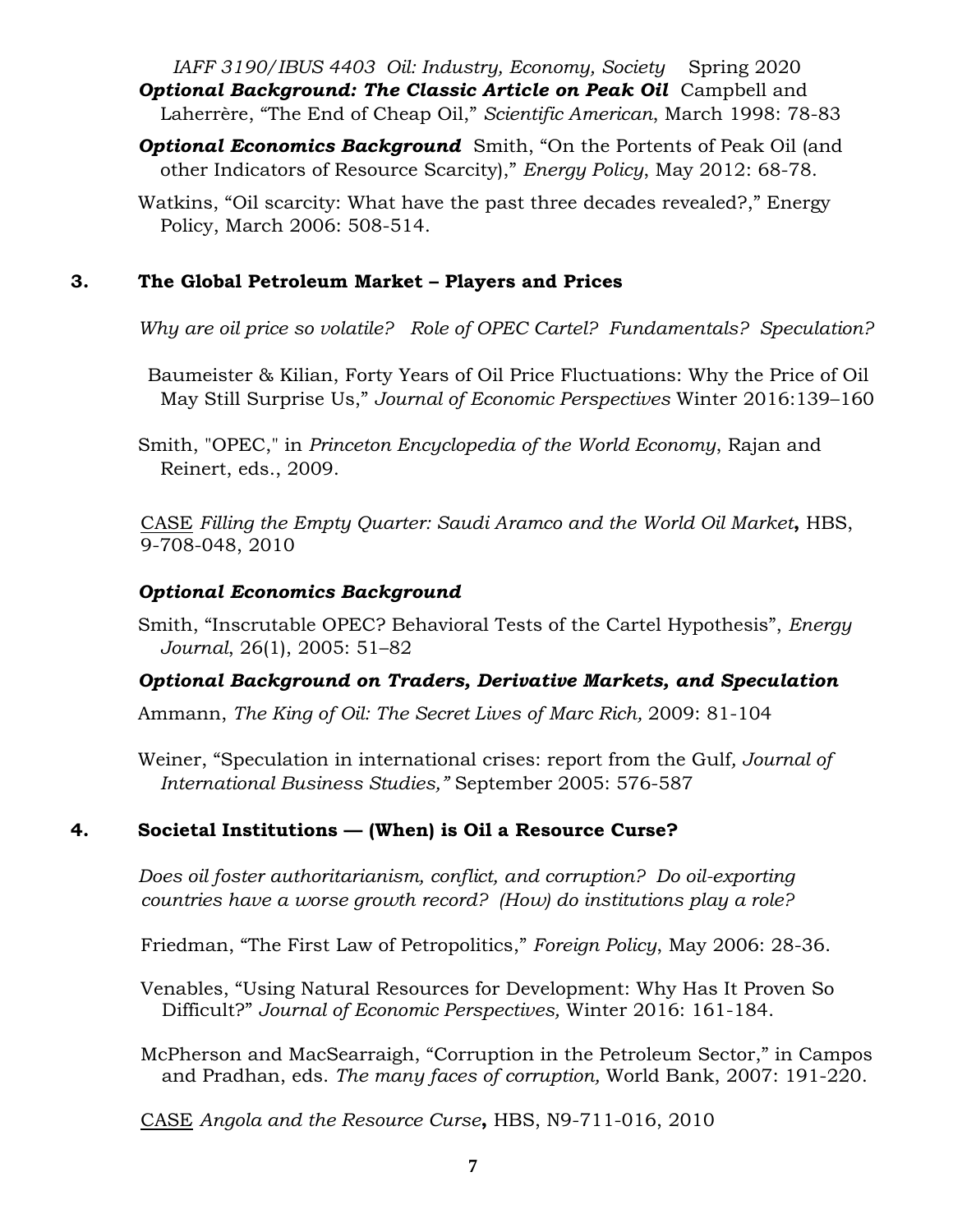#### *IAFF 3190/IBUS 4403 Oil: Industry, Economy, Society* Spring 2020 *Optional Regional Articles: Africa*

- Sala-i-Martin and Subramanian, "Addressing the Natural Resource Curse: An Illustration from Nigeria," *Journal of African Economies*, Aug. 2013: 570-615
- Lujala, "The Spoils of Nature: Armed Civil Conflict and Rebel Access to Natural Resources", *Journal of Peace Research*, January 2010: 15-28

#### *Optional Literature Surveys*

Ross, "What Have We Learned About the Resource Curse?," *Annual Review of Political Science,* 2015.

van der Ploeg, "Natural Resources: Curse or Blessing?, *Journal of Economic Literature*, June 2011.

#### **5. Political Risk, Resource Nationalism**

*The obsolescing bargain. To whom does petroleum under the ground belong? Who should receive the benefits of oil? Who does? How important is FDI, and how does political risk affect investment? How can we conceptualize political risk in a systematic fashion? What are the sources of political risk?*

- *Basics* Jakobsen, "Old Problems Remain, New Ones Crop Up: Political Risk in the 21st Century," *Business Horizons*, Sept.-Oct. 2010: 481-490
- *Oil-Producer Perspective* Rodríguez-Padilla, "Nationalism and Oil," *Encyclopedia of Energy*, Vol 4, 2004
- *Investor Perspective* Click and Weiner, "Resource nationalism meets the market: Political risk and the value of petroleum reserves," *Journal of International Business Studies*, June-July 2010: 783-803
- CASE Maurer and Herrero. *YPF — The Argentine Oil Nationalization of 2012*. HBS 9-713-029, revised 2013.
- **Optional Regional Article: Latin America** Berrios et al. "Explaining hydrocarbon nationalization in Latin America: Economics and political ideology," *Review of International Political Economy*, Dec. 2011: 673-697.

# **6. Global Governance – Rules of the Game**

Frynas, "Corporate Social Responsibility and Societal Governance: Lessons from Transparency in the Oil and Gas Sector," *Journal of Business Ethics* 93, Supplement 2, June 2010: 163-179.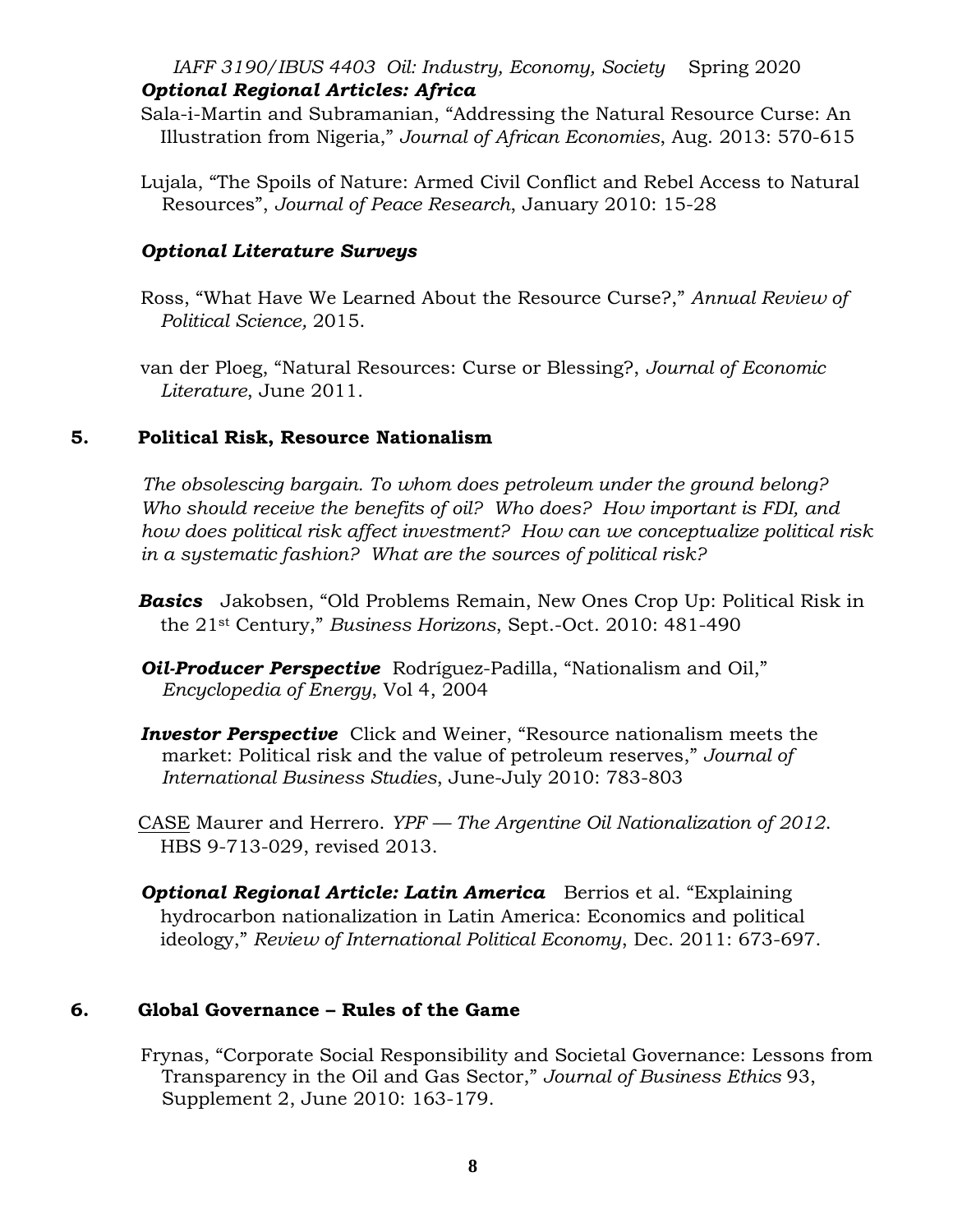*IAFF 3190/IBUS 4403 Oil: Industry, Economy, Society* Spring 2020

- Corrigan, "The effects of increased revenue transparency in the extractives sector: The case of the Extractive Industries Transparency Initiative," *Extractive Industries and Society*. November 2017: 779-787
- CASE Serafeim et al, *Statoil: Transparency on Payments to Governments*. HBS 9- 115-049, March 2015

#### *Optional Background*

- Jandhyala and Weiner," Institutions sans Frontières: International Agreements and Foreign Investment*," Journal of International Business Studies*, August 2014: 649-669*.*
- Wenar, "Property Rights and the Resource Curse," *Philosophy & Public Affairs*, 2008, #1: 2-32

#### **7. Geopolitics & Energy Security**

*How does oil influence interstate relations? Concepts of energy security. Import dependence vs. vulnerability. National strategies – resource mercantilism?* 

Blackwill and O'Sullivan, "America's Energy Edge," *Foreign Affairs*, March 2014.

Kelanic, "The Petroleum Paradox: Oil, Coercive Vulnerability, and Great Power Behavior," *Security Studies*, 2016: 181-213

Colgan, "Fueling the Fire: Pathways from Oil to War," *International Security*, Fall 2013: 147-180.

Zwein and Bi, "China's Global Hunt for Energy," *Foreign Affairs*, Sept 2005

CASE *Unocal Corporation: China's Unwelcome Bid*, ACRC, University of Hong Kong HKU588, 2006

# *Optional Background*

- Hamilton, "Historical Oil Shocks," in Parker and Whaples, eds, *Routledge Handbook of Major Events in Economic History*, 2013. *SKIM*
- Glaser, "How Oil Influences US National Security," *International Security*, Fall 2013: 112-146.

# **8. Petroleum Industry I – Players, Strategy**

NOTE Inkpen, *The Global Oil and Gas Industry*, Thunderbird TB0443, 2016